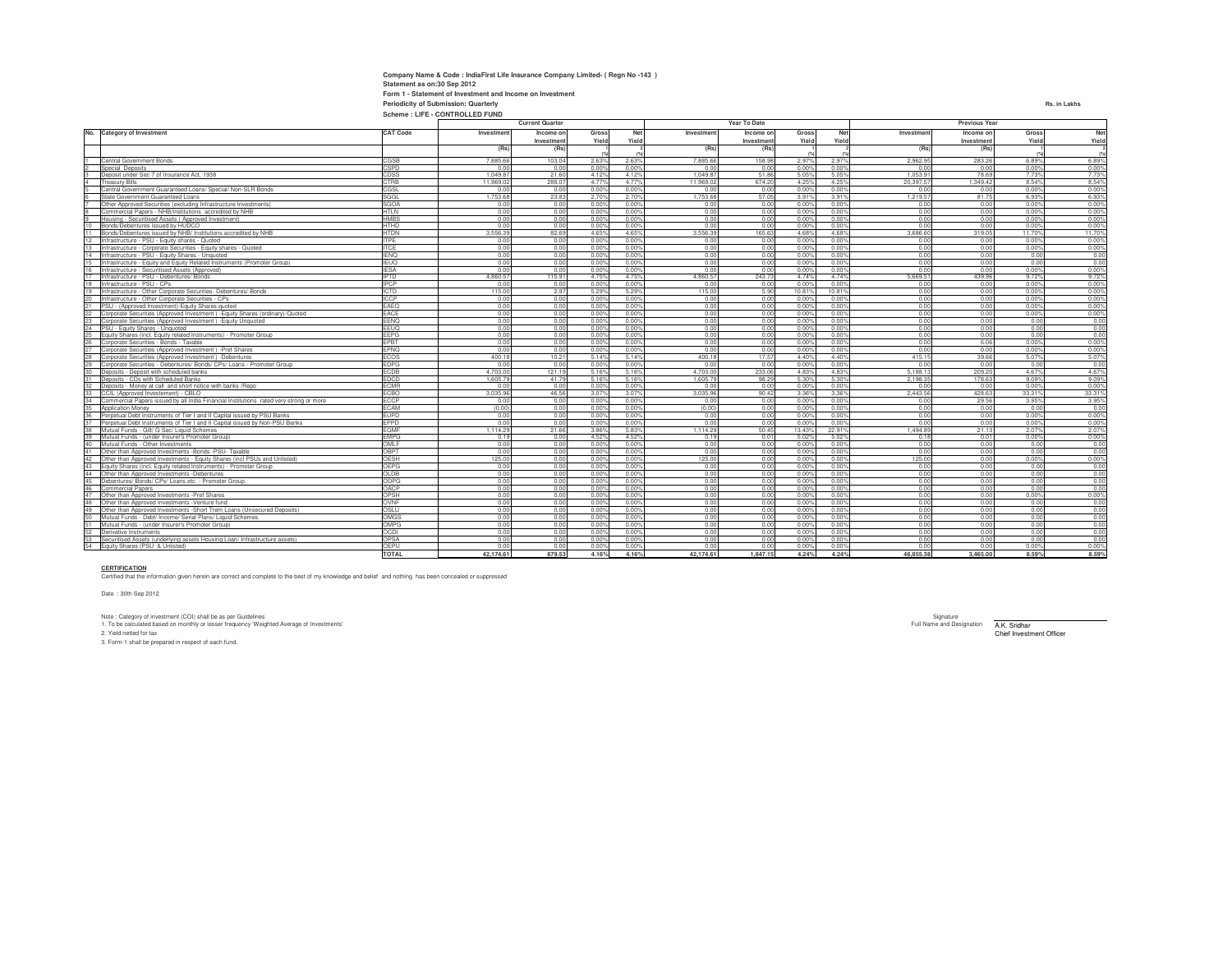|          |                                                                                                                                                          | Company Name & Code : IndiaFirst Life Insurance Company Limited- ( Regn No-143 |                                                           |                        |                   |                   |                    |                         |                   |                   |                     |                                    |                          |                         |
|----------|----------------------------------------------------------------------------------------------------------------------------------------------------------|--------------------------------------------------------------------------------|-----------------------------------------------------------|------------------------|-------------------|-------------------|--------------------|-------------------------|-------------------|-------------------|---------------------|------------------------------------|--------------------------|-------------------------|
|          |                                                                                                                                                          | Statement as on:30 Sep 2012                                                    |                                                           |                        |                   |                   |                    |                         |                   |                   |                     |                                    |                          |                         |
|          |                                                                                                                                                          |                                                                                | Form 1 - Statement of Investment and Income on Investment |                        |                   |                   |                    |                         |                   |                   |                     |                                    |                          |                         |
|          |                                                                                                                                                          |                                                                                |                                                           |                        |                   |                   |                    |                         |                   |                   |                     |                                    |                          | Rs. in Lakhs            |
|          |                                                                                                                                                          |                                                                                | Periodicity of Submission: Quarterly                      |                        |                   |                   |                    |                         |                   |                   |                     |                                    |                          |                         |
|          |                                                                                                                                                          | Scheme: PEN - PENSION AND GEN ANNUITY BUSINESS                                 |                                                           |                        |                   |                   |                    | Year To Date            |                   |                   |                     | Previous Year                      |                          |                         |
|          |                                                                                                                                                          |                                                                                |                                                           | <b>Current Quarter</b> |                   |                   |                    |                         |                   |                   |                     |                                    |                          |                         |
|          | No. Category of Investment                                                                                                                               | <b>CAT Code</b>                                                                | Investmen                                                 | Income or<br>Investmen | Gross<br>Yield    | Net<br>Yield      | Investmen          | Income on<br>Investment | Gross<br>Yield    | Net<br>Yield      | Investment          | Income on<br>Investmen             | Gross<br>Yield           | Net<br>Yield            |
|          |                                                                                                                                                          |                                                                                |                                                           |                        |                   |                   |                    |                         |                   |                   |                     |                                    |                          |                         |
|          |                                                                                                                                                          |                                                                                | (Rs)                                                      | (Rs)                   |                   |                   | (Rs)               | (Rs)                    |                   |                   | (Rs)                | (Rs)                               |                          |                         |
|          | <b>Central Government Bonds</b>                                                                                                                          | CGSE                                                                           | 17,707.0                                                  | 377.7                  | 2.24%             | 2.24%             | 17,707.0           | 618.47                  | 6.21%             | 6.21%             | 2.817.37            | 119.2                              | 8.84%                    | 8.84%                   |
|          | Special Deposits                                                                                                                                         | CSPD                                                                           | 0.0                                                       | 0.00                   | 0.00%             | 0.00%             | 0.0                | 0.00                    | 0.00%             | 0.00%             | 0.00                | 0.01                               | 0.00%                    | 0.00%                   |
|          | Deposit under Sec 7 of Insurance Act. 1938                                                                                                               | CDSS                                                                           | 0.01                                                      | 0.00                   | 0.00%             | 0.00%             | 0.00               | 0.00                    | 0.00%             | 0.00%             | 0.00                | 0.00                               | 0.00%                    | 0.00%                   |
|          | reasury Bills<br>Central Government Guaranteed Loans/ Special/ Non-SLR Bonds                                                                             | CTRE<br>CGSL                                                                   | 1.033.5<br>0.0                                            | 16.4<br>0.01           | 1.53%<br>0.00     | 1.53%<br>0.00%    | 1.033.5<br>0.0     | 96.46<br>0.00           | 6.33%<br>0.00%    | 6.33%<br>0.00%    | 2.111.95<br>0.00    | 68.86<br>0.00                      | 6.74%<br>0.00%           | 6.74%<br>0.00%          |
|          | State Government Guaranteed Loans                                                                                                                        | SGGI                                                                           | 10 147 5                                                  | 205.2                  | 2.219             | 2.21%             | 10 147 5           | 387 28                  | 6.26%             | 6.26%             | 261792              | 91 64                              | 7 26%                    | 7.26%                   |
|          | Other Approved Securities (excluding Infrastructure Investments)                                                                                         | SGOA                                                                           | 0.01                                                      | 0.00                   | 0.00%             | 0.00%             | 0.0                | 0.00                    | 0.00%             | 0.00%             | 0.00                | 0 <sup>0</sup>                     | 0.00%                    | 0.00%                   |
|          | Commercial Papers - NHB/Institutions accredited by NHB                                                                                                   | HTLN                                                                           | 0.00                                                      | 0.00                   | 0.00%             | 0.00%             | 0.00               | 0.00                    | 0.00%             | 0.00%             | 0.00                | 0.00                               | 0.00%                    | 0.00%                   |
|          | Housing - Securitised Assets (Approved Investment)                                                                                                       | <b>HMBS</b><br>HTHD                                                            | 0.00<br>0.01                                              | 0.00<br>0.00           | 0.00%             | 0.00%<br>0.00%    | 0.00<br>0.0        | 0.00<br>0.00            | 0.00%             | 0.00%             | 0.00<br>0.00        | 0.00<br>0.00                       | 0.00%<br>0.00%           | 0.00%<br>0.00%          |
| 10       | Bonds/Debentures issued by HUDCO<br>Bonds/Debentures issued by NHB/ Institutions accredited by NHB                                                       | HTDN                                                                           | 6,559.2                                                   | 156.7                  | 0.00%<br>2.62%    | 2.62%             | 6,559.2            | 268.28                  | 0.00%<br>6.55%    | 0.00%<br>6.55%    | ,898.57             | 66.33                              | 7.24%                    | 7.24%                   |
|          | Infrastructure - PSU - Equity shares - Quoted                                                                                                            | <b>ITPF</b>                                                                    | 0.00                                                      | (0.04)                 | 0.00%             | 0.00%             | 0.0                | 1.27                    | $-200.00$         | 200.00%           | 0.00                | 0.00                               | 0.00%                    | 0.00%                   |
| 13       | Infrastructure - Corporate Securities - Equity shares - Quoted                                                                                           | <b>ITCE</b>                                                                    | 0.00                                                      | 0.0                    | 0.00%             | 0.00%             | 0.00               | 0.06                    | $-200.00%$        | $-200.00%$        | 0.00                | 0.00                               | 0.00%                    | 0.00%                   |
| 14       | Infrastructure - PSU - Equity Shares - Unquoted                                                                                                          | <b>IENO</b>                                                                    | 0.00                                                      | 0.00                   | 0.00%             | 0.00%             | 0.00               | 0.00                    | 0.00%             | 0.00%             | 0.00                | 0.00                               | 0.00%                    | 0.00%                   |
| 15<br>16 | Infrastructure - Equity and Equity Related Instruments (Promoter Group)<br>Infrastructure - Securitised Assets (Approved)                                | <b>IEUQ</b><br><b>IESA</b>                                                     | 0.00<br>0.00                                              | 0.00<br>0.00           | 0.00%<br>0.00%    | 0.00%<br>0.00%    | 0.00<br>0.00       | 0.00<br>0.00            | 0.00%<br>0.00%    | 0.00%<br>0.00%    | 0.00<br>0.00        | 0.00<br>0.00                       | 0.00%<br>0.00%           | 0.00%<br>0.00%          |
| 17       | Infrastructure - PSU - Debentures/ Bonds                                                                                                                 | <b>IPTD</b>                                                                    | 3,561.2                                                   | 84.13                  | 1 7 1 9           | 1.71%             | 3,561.2            | 140.44                  | 5.82%             | 5.82%             | 1.402.69            | 86.46                              | 13.14%                   | 13.14%                  |
| 18       | Infrastructure - PSU - CPs                                                                                                                               | <b>IPCP</b>                                                                    | 0.0                                                       | 0.00                   | 0.00%             | 0.00%             | 0.00               | 0.00                    | 0.00%             | 0.00%             | $\frac{0.00}{0.00}$ | 0.00                               | 0.00%                    | 0.00%                   |
| 19       | Infrastructure - Other Corporate Securities- Debentures/ Bonds                                                                                           | <b>ICTD</b>                                                                    | 2,227.04                                                  | 55.6                   | 5.129             | 5.12%             | 2,227.0            | 90.45                   | 8.479             | 8.47%             |                     | 0.00                               | 0.00%                    |                         |
| 21       | 20 Infrastructure - Other Corporate Securities - CPs                                                                                                     | <b>ICCP</b><br>EAEO                                                            | 376.35<br>0.01                                            | 9.59<br>(0.09)         | 5.23%<br>$-0.08%$ | 5.23%<br>$-0.08%$ | 376.35<br>0.00     | 14 17<br>29.86          | 782%<br>$-200.00$ | 7.82%<br>-200.00% | 0.00<br>0.00        | 0.00<br>0.90                       | 0.00%<br>90.46%          | 0.00%<br>90.46%         |
| 22       | PSU - (Approved Investment)-Equity Shares quoted<br>Corporate Securities (Approved Investment) -Equity Shares (ordinary)-Quoted                          | EACE                                                                           | 35.30                                                     | (16.94)                | $-1.87%$          | $-1.87%$          | 35.30              | 89.42                   | $-330.48%$        | -330.48%          | 0.00                | 6.06                               | 606.34%                  | 606.34%                 |
| 23       | Corporate Securities (Approved Investment) - Equity Unquoted                                                                                             | EENQ                                                                           | 0.01                                                      | 0.01                   | 0.00%             | 0.00%             | 0.00               | 0.00                    | $0.00^{\circ}$    | 0.00%             | 0.00                | 0.00                               | 0.00%                    | 0.00%                   |
| $^{24}$  | PSU - Equity Shares - Unquoted                                                                                                                           | EEUQ                                                                           | 0.00                                                      | 0.00                   | 0.00%             | 0.00%             | 0.00               | 0.00                    | $0.00^{\circ}$    | 0.00%             | 0.00                | 0 <sub>0</sub>                     | 0.00%                    | 0.00%                   |
| 25<br>26 | Equity Shares (incl. Equity related Instruments) - Promoter Group                                                                                        | EEPG                                                                           | 0.01                                                      | (0.22)                 | 0.00%             | 0.00%             | 0.0                | 1.94                    | $-200.00%$        | 200.00%           | 0.00                | 0.00                               | 0.00%                    | 0.00%                   |
| 27       | Corporate Securities - Bonds - Taxable<br>Corporate Securities (Approved Investment) -Pref Shares                                                        | EPBT<br>EPNQ                                                                   | 497.91<br>0.01                                            | 13.3<br>0.00           | 2.72%<br>0.00%    | 2.72%<br>0.00%    | 497.9<br>0.0       | 19.76<br>0.00           | 8.26<br>0.00%     | 8.26%<br>0.00%    | 0.00<br>0.00        | 0.34<br>0.00                       | 33.95%<br>0.00%          | 33.95%<br>0.00%         |
|          | 28 Corporate Securities (Approved Investment) -Debentures                                                                                                | <b>FCOS</b>                                                                    | 10 808 7                                                  | 248.67                 | 2.44%             | 2.44%             | 10,808.7           | 426.88                  | 5.94%             | 5.94%             | 3 981 37            | 131 22                             | 6.82%                    | 6.82%                   |
| 29       | Corporate Securities - Debentures/ Bonds/ CPs/ Loans - Promoter Group                                                                                    | <b>EDPG</b>                                                                    | 0.0                                                       | 0.0                    | 0.00%             | 0.00%             | 0.0                | 0.00                    | 0.00%             | 0.00%             | 0.00                | 0.0                                | 0.00%                    | 0.00%                   |
| 30       | Deposits - Deposit with scheduled banks                                                                                                                  | ECDB                                                                           | 5.329.0                                                   | 135.3                  | 2.62%             | 2.62%             | 5,329.0            | 249.89                  | 6.879             | 6.87%             | 2,194.46            | 23.57                              | 2.17%                    | 2.17%                   |
| 31       | Deposits - CDs with Scheduled Banks                                                                                                                      | EDCD                                                                           | 1,442.9<br>3.406.7                                        | 34.44<br>62.1          | 2.62%<br>2.89%    | 2.62%<br>2.89%    | 1,442.9<br>3.406.7 | 66.05<br>240.03         | 5.15%<br>12.719   | 5.15%<br>12.71%   | 1,186.02<br>611.74  | 19.43<br>67.1                      | 3.33%<br>24.65%          | 3.339<br>24.65%         |
| 32<br>33 | CCIL (Approved Investement) - CBLO<br>Commercial Papers issued by all India Financial Institutions rated very strong or more                             | FCBO<br>ECCE                                                                   | 0.0                                                       | 0.00                   | 0.00%             | 0.00%             | 0.0                | 0.00                    | 0.00%             | 0.00%             | 0.00                | 1.5                                | 155.21%                  | 155.219                 |
| 34       | Application Money                                                                                                                                        | FCAM                                                                           | 0.00                                                      | 0.00                   | 0.00%             | 0.00%             | 0.00               | 0.00                    | 0.00%             | 0.00%             | 0.00                | 0.00                               | 0.00%                    | 0.00%                   |
| 35       | Perpetual Debt Instruments of Tier I and II Capital issued by PSU Banks                                                                                  | EUPD                                                                           | 0.00                                                      | 0.00                   | 0.00%             | 0.00%             | 0.00               | 0.00                    | 0.00%             | 0.00%             | 0.00                | 0.00                               | 0.00%                    | 0.00%                   |
| 36       | Perpetual Debt Instruments of Tier I and II Capital issued by Non-PSU Banks                                                                              | EPPD                                                                           | 0.00                                                      | 0.00                   | 0.00%             | 0.00%             | 0.00               | 0.00                    | 0.00%             | 0.00%             | 0.00                | 0.00                               | 0.00%                    | 0.00%                   |
| 37<br>38 | Mutual Funds - Gilt/ G Sec/ Liquid Schemes<br>Mutual Funds - (under Insurer's Promoter Group)                                                            | EGMF<br><b>EMPG</b>                                                            | 2,722.71<br>0.00                                          | 60.36<br>0.00          | 2.279<br>0.00%    | 2.27%<br>0.00%    | 2,722.7<br>0.00    | 121.63<br>0.00          | 9.00%<br>0.00%    | 9.00%<br>0.00%    | 101.08<br>0.00      | 18.82<br>0.00                      | 45.76%<br>0.00%          | 45.76%<br>0.00%         |
| 39       | Other than Approved Investments -Bonds -PSU- Taxable                                                                                                     | OBPT                                                                           | 0.01                                                      | 0.00                   | 0.00%             | 0.00%             | 0.0                | 0.00                    | 0.00%             | 0.00%             | 0.00                | 0.00                               | 0.00%                    | 0.00%                   |
| 40       | Other than Approved Investments - Equity Shares (incl PSUs and Unlisted)                                                                                 | OESH                                                                           | 0.00                                                      | 0.00                   | 0.00%             | 0.00%             | 0.00               | 0.00                    | 0.00%             | 0.00%             | 0.00                | 0.00                               | 0.00%                    | 0.00%                   |
| 41       | Equity Shares (incl. Equity related Instruments) - Promoter Group                                                                                        | OFPG                                                                           | 0.01                                                      | 0.00                   | 0.00%             | 0.00%             | 0.0                | 0.00                    | 0.00%             | 0.00%             | 0.00                | 0.0                                | 0.00%                    | 0.00%                   |
| 42       | Other than Approved Investments -Debentures                                                                                                              | OLDB<br>ODPG                                                                   | 0.01<br>0.00                                              | 0.01<br>0.00           | 0.00%<br>0.00%    | 0.00%<br>0.00%    | 0.0<br>0.00        | 0.00<br>0.00            | 0.00%<br>0.00%    | 0.00%<br>0.00%    | 0.00<br>0.00        | 0.00<br>0.00                       | 0.00%<br>0.00%           | 0.00%                   |
| 43<br>44 | Debentures/ Bonds/ CPs/ Loans etc. - Promoter Group<br><b>Commercial Papers</b>                                                                          | OACP                                                                           | 0.00                                                      | 0.00                   | 0.00%             | 0.00%             | 0.00               | 0.00                    | 0.00%             | 0.00%             | 0.00                | 0.00                               | 0.00%                    | 0.00%<br>0.00%          |
| 45       | Other than Approved Investments -Pref Shares                                                                                                             | OPSH                                                                           | 0.00                                                      | 0.00                   | 0.00%             | 0.00%             | 0.00               | 0.00                    | 0.00%             | 0.00%             | 0.00                | 0.00                               | 0.00%                    | 0.00%                   |
| 46       | Other than Approved Investments -Venture fund                                                                                                            | OVNF                                                                           | 0.00                                                      | 0.00                   | 0.00%             | 0.00%             | 0.00               | 0.00                    | 0.00%             | 0.00%             | 0.00                | 0.00                               | 0.00%                    | 0.00%                   |
| 47<br>48 | Other than Approved Investments -Short Trem Loans (Unsecured Deposits)                                                                                   | OSLU<br>OMGS                                                                   | 0.00<br>0.00                                              | 0.00<br>0.00           | 0.00%<br>0.00%    | 0.00%<br>0.00%    | 0.00<br>0.00       | 0.00<br>0.00            | 0.00%<br>0.00%    | 0.00%<br>0.00%    | 0.00<br>0.00        | 0.00<br>0.00                       | 0.00%<br>0.00%           | 0.00%                   |
|          | Mutual Funds - Debt/ Income/ Serial Plans/ Liquid Schemes<br>49 Mutual Funds - (under Insurer's Promoter Group)                                          | OMPG                                                                           | 0.0 <sub>0</sub>                                          | 0.00                   | 0.00%             | 0.00%             | 0.00               | 0.00                    | 0.00%             | 0.00%             | 0.00                | 0.00                               | 0.00%                    | $\frac{0.00\%}{0.00\%}$ |
|          | 50 Derivative Instruments                                                                                                                                | OCDI                                                                           | 0.00                                                      | 0.00                   | 0.00%             | 0.00%             | 0.00               | 0.00                    | 0.00%             | 0.00%             | 0.00                | 0.00                               | 0.00%                    | 0.00%                   |
| 51       | Securitised Assets (underlying assets Housing Loan/ Infrastructure assets)                                                                               | OPSA                                                                           | 0.00                                                      | 0.00                   | 0.00%             | 0.00%             | 0.00               | 0.00                    | 0.00%             | 0.00%             | 0.00                | 0.00                               | 0.00%                    | 0.00%                   |
| 52       | Mutual Funds - Liquid Schemes Other Investments                                                                                                          | OMLF                                                                           | 0.00                                                      | 0.00                   | 0.00%             | 0.00%             | 0.00               | 0.00                    | 0.00%             | 0.00%             | 0.00                | 0.00                               | 0.00%                    | 0.00%                   |
|          | 53 Equity Shares (PSU & Unlisted)                                                                                                                        | OEPU<br><b>TOTAL</b>                                                           | 0.00<br>65,855.43                                         | 0.00<br>1,442.59       | 0.00%<br>2.31%    | 0.00%<br>2.31%    | 0.00<br>65,855.43  | 0.00<br>2,862.31        | 0.003<br>6.99%    | 0.00%<br>6.99%    | 0.00<br>18,923.17   | 0.00<br>701.59                     | 0.00%<br>7.70%           | 0.00%<br>7.70%          |
|          |                                                                                                                                                          |                                                                                |                                                           |                        |                   |                   |                    |                         |                   |                   |                     |                                    |                          |                         |
|          | <b>CERTIFICATION</b>                                                                                                                                     |                                                                                |                                                           |                        |                   |                   |                    |                         |                   |                   |                     |                                    |                          |                         |
|          | Certified that the information given herein are correct and complete to the best of my knowledge and belief and nothing has been concealed or suppressed |                                                                                |                                                           |                        |                   |                   |                    |                         |                   |                   |                     |                                    |                          |                         |
|          |                                                                                                                                                          |                                                                                |                                                           |                        |                   |                   |                    |                         |                   |                   |                     | Sinnature                          |                          |                         |
|          | Date: 30th Sep 2012                                                                                                                                      |                                                                                |                                                           |                        |                   |                   |                    |                         |                   |                   |                     | Full Name and Designi A.K. Sridhar |                          |                         |
|          |                                                                                                                                                          |                                                                                |                                                           |                        |                   |                   |                    |                         |                   |                   |                     |                                    |                          |                         |
|          | Note : Category of investment (COI) shall be as per Guidelines                                                                                           |                                                                                |                                                           |                        |                   |                   |                    |                         |                   |                   |                     |                                    | Chief Investment Officer |                         |
|          | 1. To be calculated based on monthly or lesser frequency 'Weighted Average of Investments'                                                               |                                                                                |                                                           |                        |                   |                   |                    |                         |                   |                   |                     |                                    |                          |                         |
|          | 2. Yield netted for tax                                                                                                                                  |                                                                                |                                                           |                        |                   |                   |                    |                         |                   |                   |                     |                                    |                          |                         |
|          | 3. Form-1 shall be prepared in respect of each fund.                                                                                                     |                                                                                |                                                           |                        |                   |                   |                    |                         |                   |                   |                     |                                    |                          |                         |
|          |                                                                                                                                                          |                                                                                |                                                           |                        |                   |                   |                    |                         |                   |                   |                     |                                    |                          |                         |